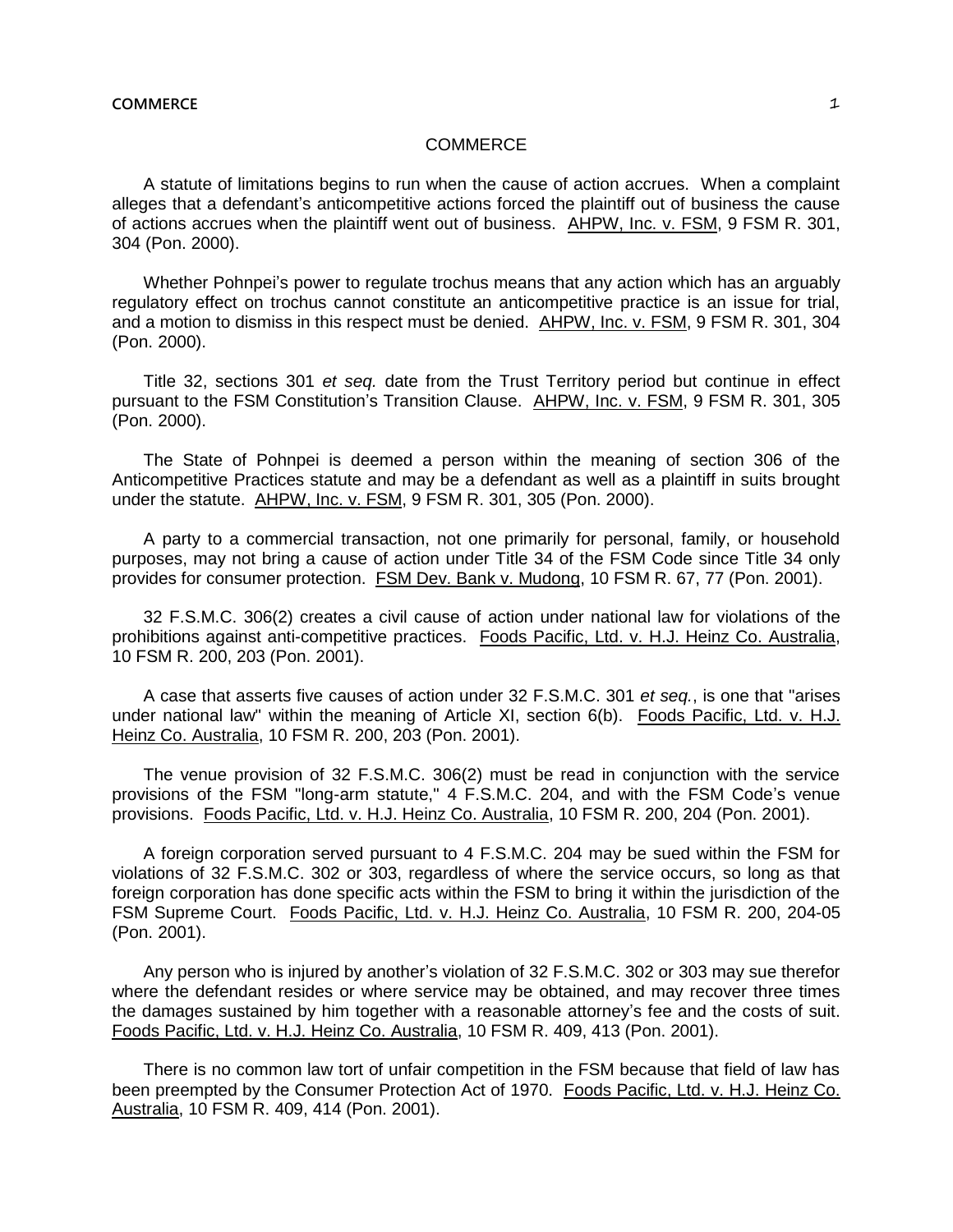Because the national government has the exclusive power to regulate foreign and interstate commerce, the Consumer Protection Act is the law of the FSM insofar as any advertising, sale, offer or distribution involves commerce between the states of the FSM or with any foreign entity. The Consumer Protection Act also is the law of the states of the FSM, insofar as it involves commerce which is intrastate and has not been repealed by the state legislatures. Foods Pacific, Ltd. v. H.J. Heinz Co. Australia, 10 FSM R. 409, 415 (Pon. 2001).

The Consumer Protection Act of 1970 exclusively provides the means by which unfair competition between businesses should be dealt with under both national and applicable state law. Foods Pacific, Ltd. v. H.J. Heinz Co. Australia, 10 FSM R. 409, 415 (Pon. 2001).

The Consumer Protection Act vests consumers with a civil cause of action against anyone engaged in activity which is deceptive or misleading, and authorizes the Attorney General to seek injunctive relief against such activity, to prosecute criminal violations of the Act, and to seek civil and criminal penalties against those who violate the Act. The Act does not provide a means for recourse by businesses against other competing businesses. Foods Pacific, Ltd. v. H.J. Heinz Co. Australia, 10 FSM R. 409, 415-16 Pon. 2001).

The Consumer Protection Act abolishes any common law action for unfair competition. Businesses do not have standing to sue competitors for violations of 34 F.S.M.C. 103, including passing off goods or services as those of another. Because Congress has legislated comprehensively in this field, it should be Congress that decides whether to provide businesses with a private cause of action against competitors for engaging in unfair competition. Foods Pacific, Ltd. v. H.J. Heinz Co. Australia, 10 FSM R. 409, 416 (Pon. 2001).

Attempts to threaten or induce merchants not to sell competing products violate 32 F.S.M.C. 303. Foods Pacific, Ltd. v. H.J. Heinz Co. Australia, 10 FSM R. 409, 417 (Pon. 2001).

When it is not clear whether the plaintiff can demonstrate the type of illegal "combination" contemplated by 32 F.S.M.C. 302, and there is no relevant case law found in the FSM which interprets the anti-competitive practices law and when the court does not have before it any evidence of the parties' relative market shares, it is difficult to evaluate the likelihood of success of plaintiff's claims under 32 F.S.M.C. 301 *et seq*. Foods Pacific, Ltd. v. H.J. Heinz Co. Australia, 10 FSM R. 409, 417 (Pon. 2001).

The Attorney General has the authority to prosecute violations of the Consumer Protection Act, but private business entities do not. The Act recognizes that unfair or deceptive trade practices are criminal, and also confers standing on consumers who are injured by the practices to recover their actual damages or \$100, whichever is greater. Foods Pacific, Ltd. v. H.J. Heinz Co. Australia, 10 FSM R. 409, 418 (Pon. 2001).

In commercial credit transactions, no person may directly or indirectly receive or charge interest which exceeds an annual percentage rate of twenty-four percent. Jayko Int'l, Inc. v. VCS Constr. & Supplies, 10 FSM R. 475, 477 (Pon. 2001).

The term "counterfeit" has a specific legal meaning: to forge; to copy or imitate, without authority or right, and with a view to deceive or defraud, by passing the copy or thing forged for that which is original or genuine. Yang v. Western Sales Trading Co., 11 FSM R. 607, 616 (Pon. 2003).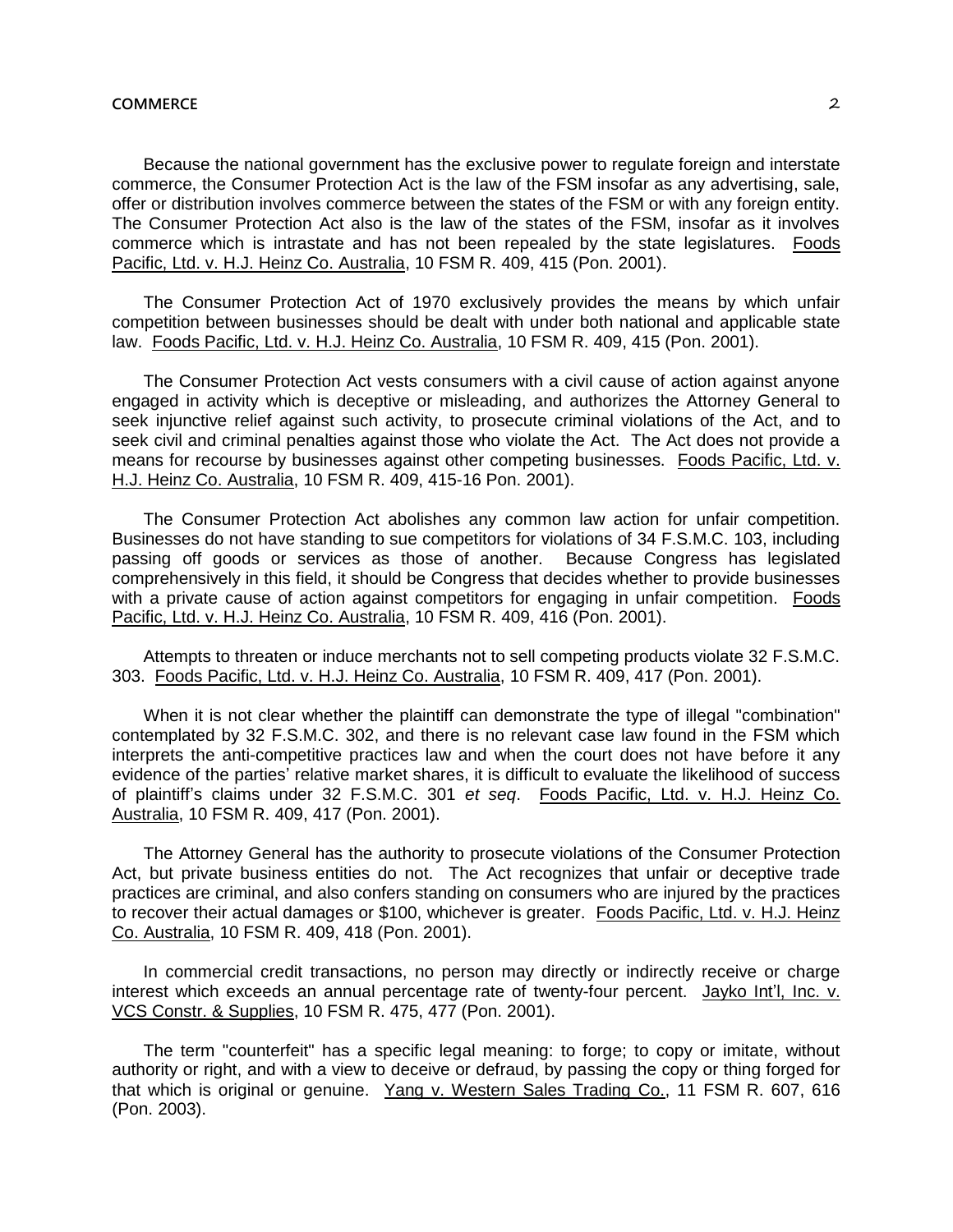Goods received through unauthorized distribution networks often are referred to as "grav market" goods, or parallel products. Gray market goods are genuine products possessing a brand name protected by trademark or copyright, which are typically manufactured abroad and then purchased and imported by third parties, bypassing authorized distribution channels. Yang v. Western Sales Trading Co., 11 FSM R. 607, 617 (Pon. 2003).

Summary judgment will be granted when, viewing the facts in the light most favorable to the plaintiff, the defendant national government's \$40,000 appropriation did not, as a matter of law, violate any of the plaintiff's constitutional rights since the allotment was not a subsidy or other payment to pepper farmers that arguably reduced or otherwise affected its competitive advantage in a way that violated its constitutional rights and when the court does not construe this allotment as some form of financing of Pohnpei's allegedly unlawful activities. Any connection between the FSM allotment and the destruction of AHPW's pepper business is too remote since there is no showing that the allotment caused, or even contributed to the cause of, the destruction of its pepper operation. AHPW, Inc. v. FSM, 12 FSM R. 114, 118 (Pon. 2003).

Since it is not competition, but anticompetitive practices that is proscribed and since nothing in the record suggests that at the time of its 1995 allotment to Pohnpei, the FSM had any knowledge that Pohnpei intended to engage in unfair competitive practices, the FSM's allotment did not constitute, as a matter of law, an anticompetitive practice. AHPW, Inc. v. FSM, 12 FSM R. 114, 119 (Pon. 2003).

Pohnpei is a "person" for purposes of the anticompetition statutes. AHPW, Inc. v. FSM, 12 FSM R. 114, 123 (Pon. 2003).

Competition is not what 32 F.S.M.C. 301 *et seq.* proscribes, but rather anticompetitive practices. AHPW, Inc. v. FSM, 12 FSM R. 114, 123 (Pon. 2003).

Title 32, chapter 3 of the FSM Code prohibits anticompetitive conduct, not competition. AHPW, Inc. v. FSM, 12 FSM R. 164, 168 (Pon. 2003).

The regulation of businesses is an exercise of the police power, recognized as necessary to protect the public health, morals and welfare. Regulation of intoxicating liquors pursuant to the police power is recognized in virtually every jurisdiction. Ceasar v. Uman Municipality, 12 FSM R. 354, 357 (Chk. S. Ct. Tr. 2004).

Since the police power is an incident of state sovereignty, municipal exercise of the police power may only occur when delegated by the state, and since municipalities ordinarily have no original police power, they have only such authority with respect to intoxicating liquors as is conferred upon them by the state, either in express terms or by implication. Thus, if a municipality is to have the legal right to regulate the possession and sale of alcoholic beverages, that right must have been delegated to it by the state legislature. Ceasar v. Uman Municipality, 12 FSM R. 354, 357-58 (Chk. S. Ct. Tr. 2004).

Chuuk municipalities once had the delegated right to regulate alcoholic beverage sales, but in 2001 the state legislature made major revisions to the law pertaining to intoxicating liquors and placed exclusive jurisdiction over the regulation of alcoholic beverages in the state. The Chuuk Legislature's enactment removed any prior municipal authority to regulate the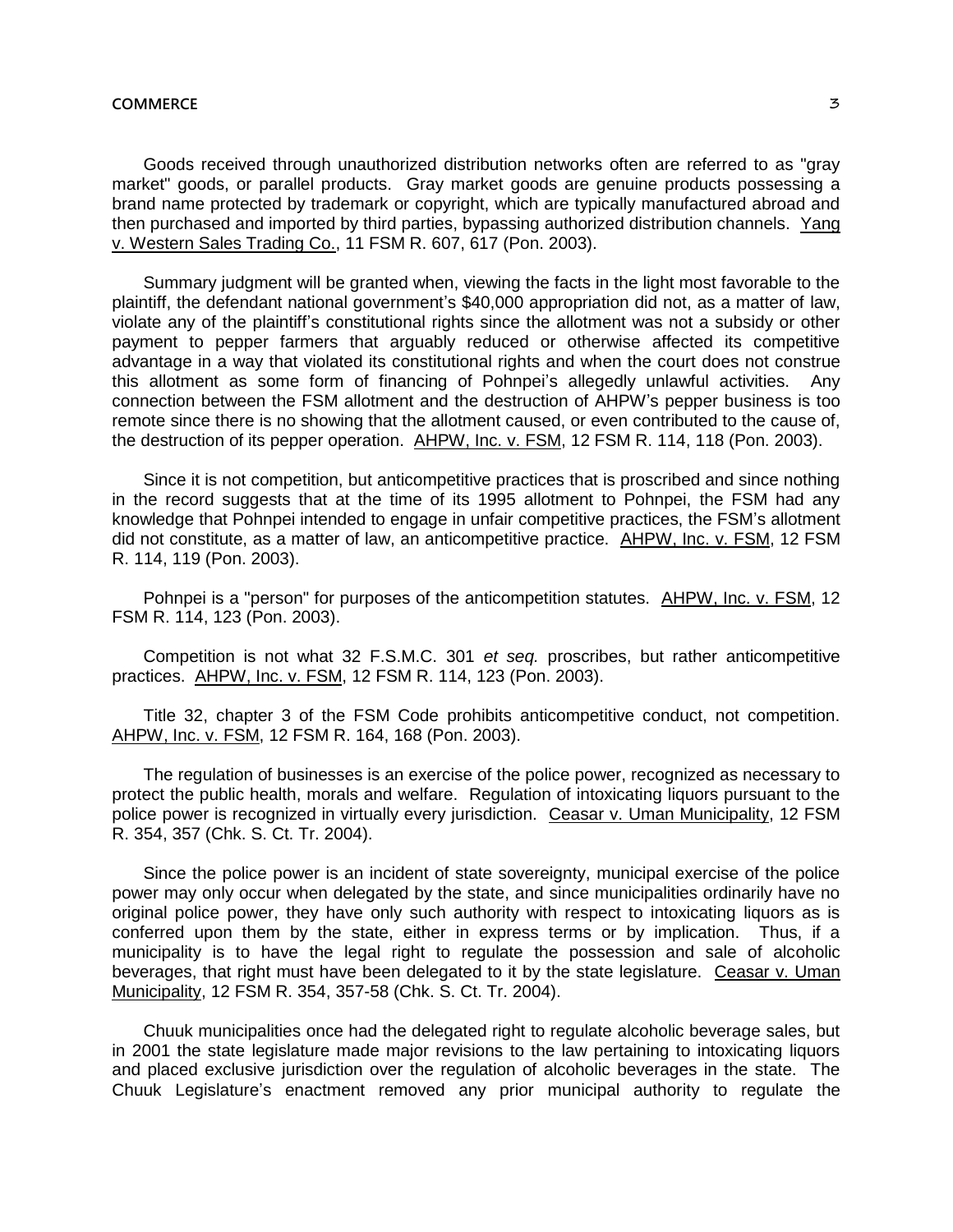# **COMMERCE** 4 *A*

possession and sale of alcoholic beverages – a municipality may not by imposition of licensing fees or taxes regulate the possession or sale of such substances. Ceasar v. Uman Municipality, 12 FSM R. 354, 358 (Chk. S. Ct. Tr. 2004).

Under 32 F.S.M.C. 302(3), it is illegal for one or more persons to create or use an existing combination of capital, skill, or acts the effect of which is to prevent competition in the manufacture, making, transportation, sale, or purchase of any merchandise, produce, or commodity. The State of Pohnpei is a "person" for purposes of this statute. AHPW, Inc. v. FSM, 12 FSM R. 544, 551 (Pon. 2004).

"Competition" means the effort of two or more parties, acting independently, to secure the business of a third party by the offer of the most favorable terms. "Merchandise" and "commodity" are similar enough in meaning to be interchangeable: "merchandise" is defined as each commodity bought and sold by merchants, while "commodity" is defined as any movable or tangible thing used in commerce as the subject of trade or barter. "Produce" as a noun means articles produced or grown from or on the soil. AHPW, Inc. v. FSM, 12 FSM R. 544, 551 (Pon. 2004).

When Pohnpei arbitrarily set the \$1 a pound price for the purchase of pepper from the pepper farmers, a price that bore no relation to the world market price, it created a market condition with which Island Traders could not compete and was not able to purchase the raw pepper it required for its operations. Pohnpei thus prevented competition in the purchase of produce, and by preventing Island Traders from acquiring raw pepper for processing, Pohnpei also prevented competition in the manufacture of merchandise; the merchandise being the finished, processed pepper. Viewed in either light, Pohnpei violated 32 F.S.M.C. 302(3). AHPW, Inc. v. FSM, 12 FSM R. 544, 551-52 (Pon. 2004).

It is unlawful for a person to fix the price of a commodity. This prohibition against fixing the price charged for goods, merchandise, machinery, supplies, or commodities is directed toward sale, and not the purchase, of goods and does not apply when the facts do not involve selling of raw pepper, but conduct in purchasing raw pepper at an anticompetitive price. AHPW, Inc. v. FSM, 12 FSM R. 544, 552 (Pon. 2004).

Under 32 F.S.M.C. 302(2), it is illegal for one or more persons to create or use an existing combination of capital, skill, or acts the effect of which is to limit or reduce the production, or increase the price of, merchandise or any commodity. "Production" means that which is made; i.e. goods, or the fruit of labor, as the productions of the earth, comprehending all vegetables and fruits. AHPW, Inc. v. FSM, 12 FSM R. 544, 552 (Pon. 2004).

When Pohnpei's refusal to hold a trochus harvest allegedly stemmed from environmental concerns, but all of the reports addressing this issue recommended that a trochus harvest be held and the concern was not that there would be too little trochus, but that there would be too much, nothing stood in the way of reasonable limitations on the harvest that could have harmonized both Pohnpei's legitimate environmental concerns and the national law requirement that it not limit the production of any commodity. Failure to do so violated 32 F.S.M.C. 302(2). AHPW, Inc. v. FSM, 12 FSM R. 544, 552 (Pon. 2004).

Anticompetitive conduct is tortious in nature. AHPW, Inc. v. FSM, 12 FSM R. 544, 553 (Pon. 2004).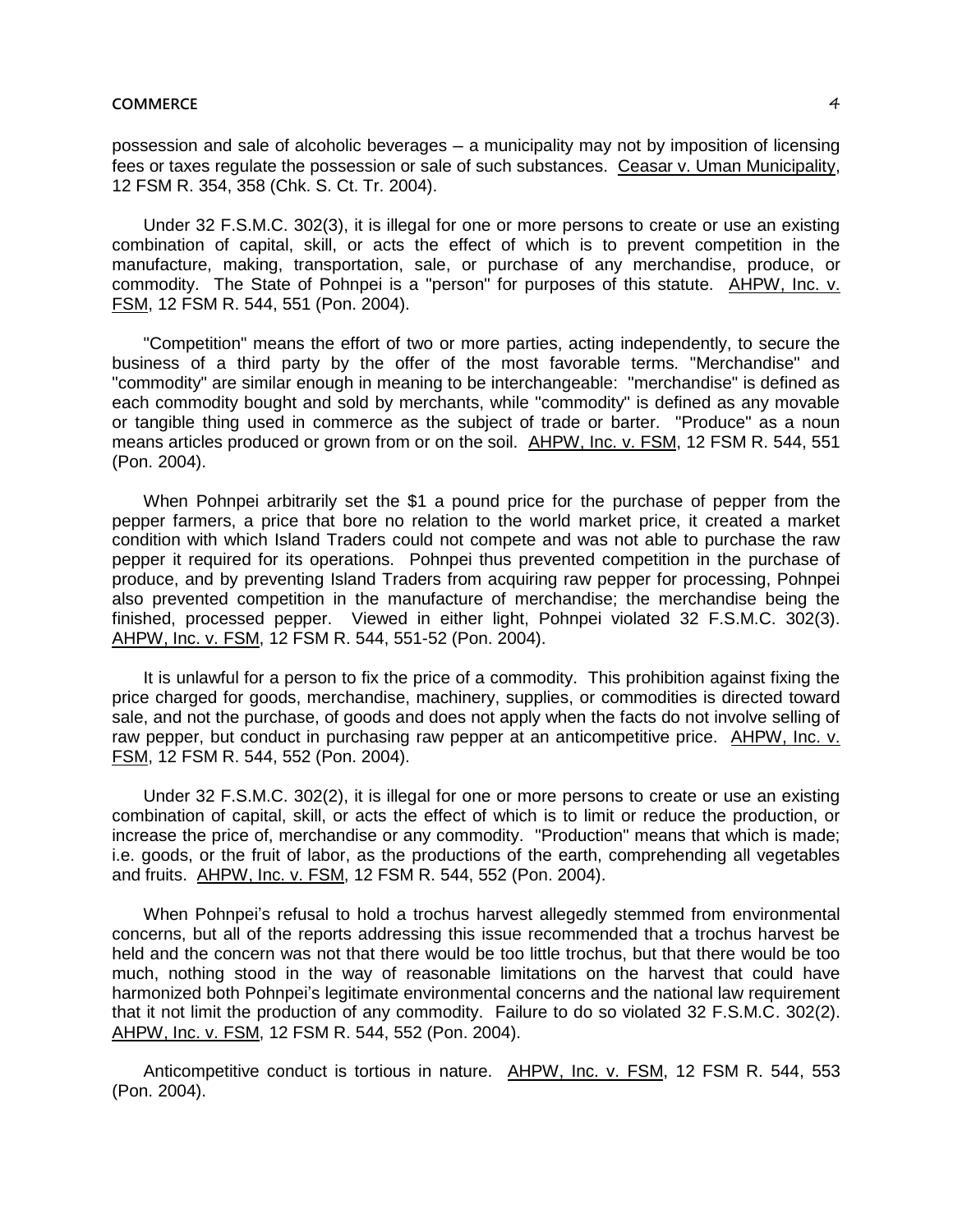Loss of future profits is a well-established basis for determining the measure of economic injury resulting from an anticompetitive act which forces the victim out of business. AHPW, Inc. v. FSM, 12 FSM R. 544, 554, 555 (Pon. 2004).

In unfair trade practices cases, courts draw a distinction between the amount of proof necessary to show that some damages resulted from the wrong, and the amount of proof necessary to calculate the exact amount of the damages. A lower burden of proof applies because the most elementary conception of justice and public policy require that the wrongdoer shall bear the risk of the uncertainty which his own wrong has created. AHPW, Inc. v. FSM, 12 FSM R. 544, 554 (Pon. 2004).

In anticompetitive practices cases where causation is established, the burden of proving damages is much less severe. This rule of leniency with regard to proof of damages is necessary because any other rule would enable the wrong-doer to profit by his wrongdoing at his victim's expense. It would be an inducement to make wrongdoing so effective and complete in every case as to preclude any recovery, by rendering the measure of damages uncertain. Once the fact of damage is established with reasonable certainty, the amount of damages need only be shown with as much certainty as the tort's nature and the case's circumstances permit. In such cases, if it is uncertain and speculative and whether damages have been incurred, then damages will be denied; however, if it is only the amount of the damages that presents the uncertainty, then the court will allow recovery so long as there is proof of a reasonable basis from which the amount can be approximated or inferred. AHPW, Inc. v. FSM, 12 FSM R. 544, 554 (Pon. 2004).

When there is no doubt about the violation of 32 F.S.M.C. 302(2), but when there is nothing of record to establish that even if a trochus harvest had been held after 1994, the plaintiff would have been successful in purchasing enough trochus so that it would have had an adequate source of supply for its button operation, the plaintiff has failed to establish that it was damaged by the defendant's conduct as proscribed 32 F.S.M.C. 302(2). Since that conduct was tortious in nature, the plaintiff is entitled only to nominal damages. AHPW, Inc. v. FSM, 12 FSM R. 544, 555 (Pon. 2004).

Damages under 32 F.S.M.C. 306(2) are subject to trebling. AHPW, Inc. v. FSM, 12 FSM R. 544, 555, 556 (Pon. 2004).

Averaging three years of normal operations when the pepper supply was continuous when the manufacturing process was uninterrupted to arrive at an annual profit, is a projection that provides a reasonable basis from which a plaintiff's lost profits can be approximated or inferred under the lower burden of proof applicable for damages in anticompetitive practices cases. AHPW, Inc. v. FSM, 12 FSM R. 544, 555 (Pon. 2004).

When the conduct's nature was discrete and specific, and would have been amenable to injunctive relief had the plaintiff sought it, once that relief had been awarded there could have been no prospective damages since the conduct giving rise to those damages would necessarily have ceased. There should be no recovery for further diminution of a business's value, predicated on the defendant's continuing wrongdoing, after the defendant has been enjoined. The court will thus not award prospective damages from the time of the lawsuit's filing onward because injunctive relief, to which the claim would have been amenable, would have terminated the conduct complained of. But since under the continuing tort doctrine, a plaintiff is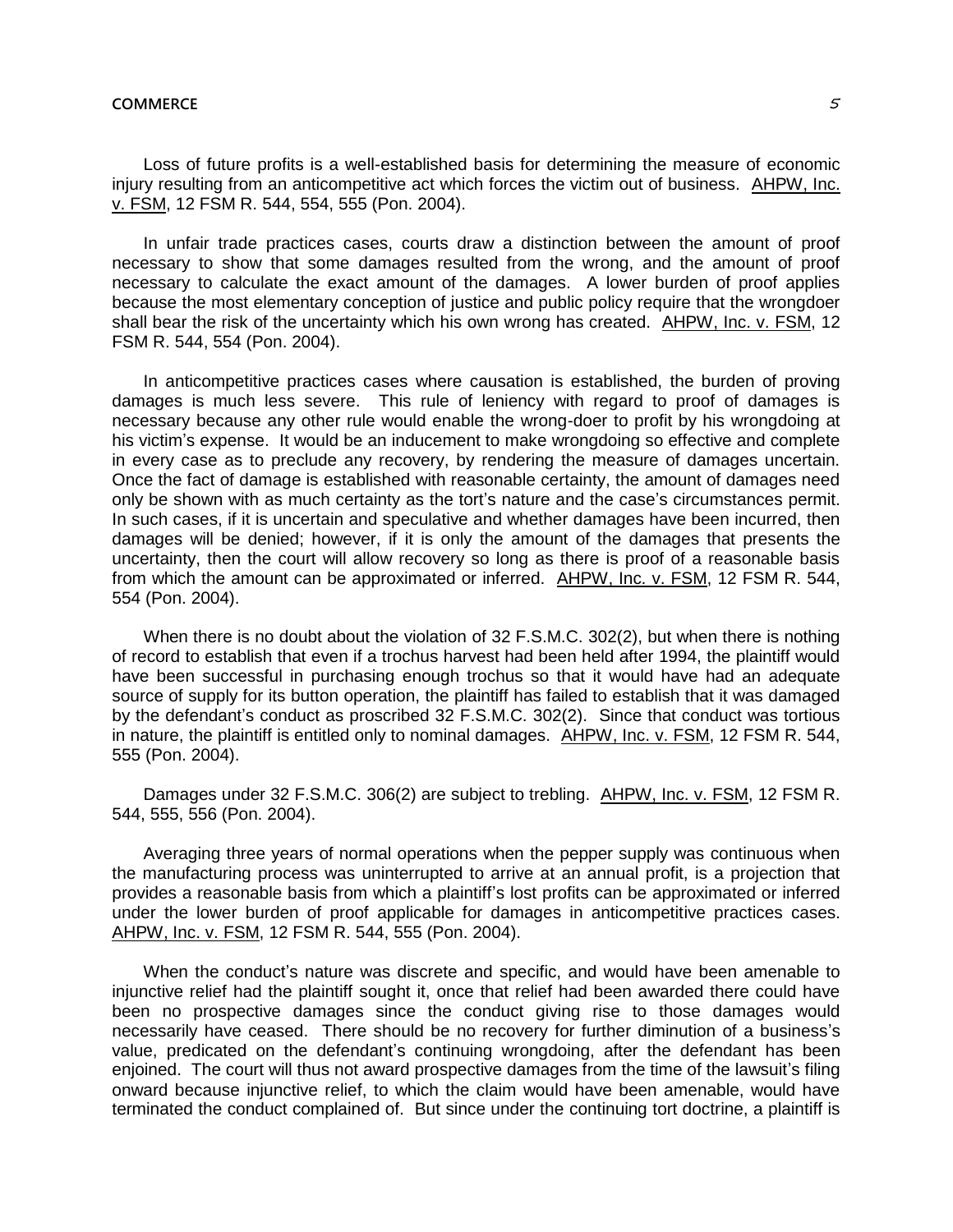# **COMMERCE Example 2 COMMERCE**

entitled to recover all of the damages that result from on-going tortious conduct, even though the inception of the conduct lies outside the limitations period, the court will award damages from the start of the anticompetitive pepper processing operation in mid-1995 until the plaintiff filed suit. AHPW, Inc. v. FSM, 12 FSM R. 544, 555-56 (Pon. 2004).

When claims of damages for sums the plaintiff owed to third parties on the theory that since its business operations were destroyed by the defendant's conduct, it cannot pay back those amounts, would have depended for their repayment on profits that the operation would have made but for the defendant's conduct. Since future profits are the measure of the business's damages, to allow a separate recovery for these sums would be to permit a double recovery. AHPW, Inc. v. FSM, 12 FSM R. 544, 556 (Pon. 2004).

When the lack of details provided in an attorney's fee affidavit is problematic, but Congress felt that the policy concerns underlying 32 F.S.M.C. 301 *et seq.* were strong, because a successful plaintiff may recover both reasonable attorney's fees and treble damages and the plaintiff has successfully vindicated an interest protected by this statute and when the case presented complex, novel issues and the relief sought was ultimately achieved, in lieu of denying a fee request altogether, the court may reduce the amount of the fee claimed. AHPW, Inc. v. FSM, 13 FSM R. 36, 41 (Pon. 2004).

The usual cause of action when a governmental entity has exercised its regulatory powers improperly is a constitutional due process claim. Pohnpei v. AHPW, Inc., 14 FSM R. 1, 15 (App. 2006).

A state must abide by the same rules as anyone else engaging in business or in the market. Pohnpei v. AHPW, Inc., 14 FSM R. 1, 17 (App. 2006).

Even under national law, sovereigns, any sovereign, have sovereign immunity. But sovereigns are generally considered to have waived that immunity when the sovereign has acted as a participant in commerce instead of as a sovereign. It would seem unfair if a state, as a competitor in a commercial enterprise, could not be held liable and assessed the same damages that another commercial competitor, who committed the same acts, would be assessed. Pohnpei v. AHPW, Inc., 14 FSM R. 1, 20 n.5 (App. 2006).

Commercial activity includes any type of business or activity which is carried on for a profit, and a non-commercial activity is one that is not carried on for a profit. Meninzor v. M/V Caroline Voyager, 15 FSM R. 540a, 540c (Pon. 2008).

The Constitution expressly grants the national government, not the state governments, the power to regulate foreign and interstate commerce, and taxation is a form of regulation. Continental Micronesia, Inc. v. Chuuk, 17 FSM R. 526, 531 (Chk. 2011).